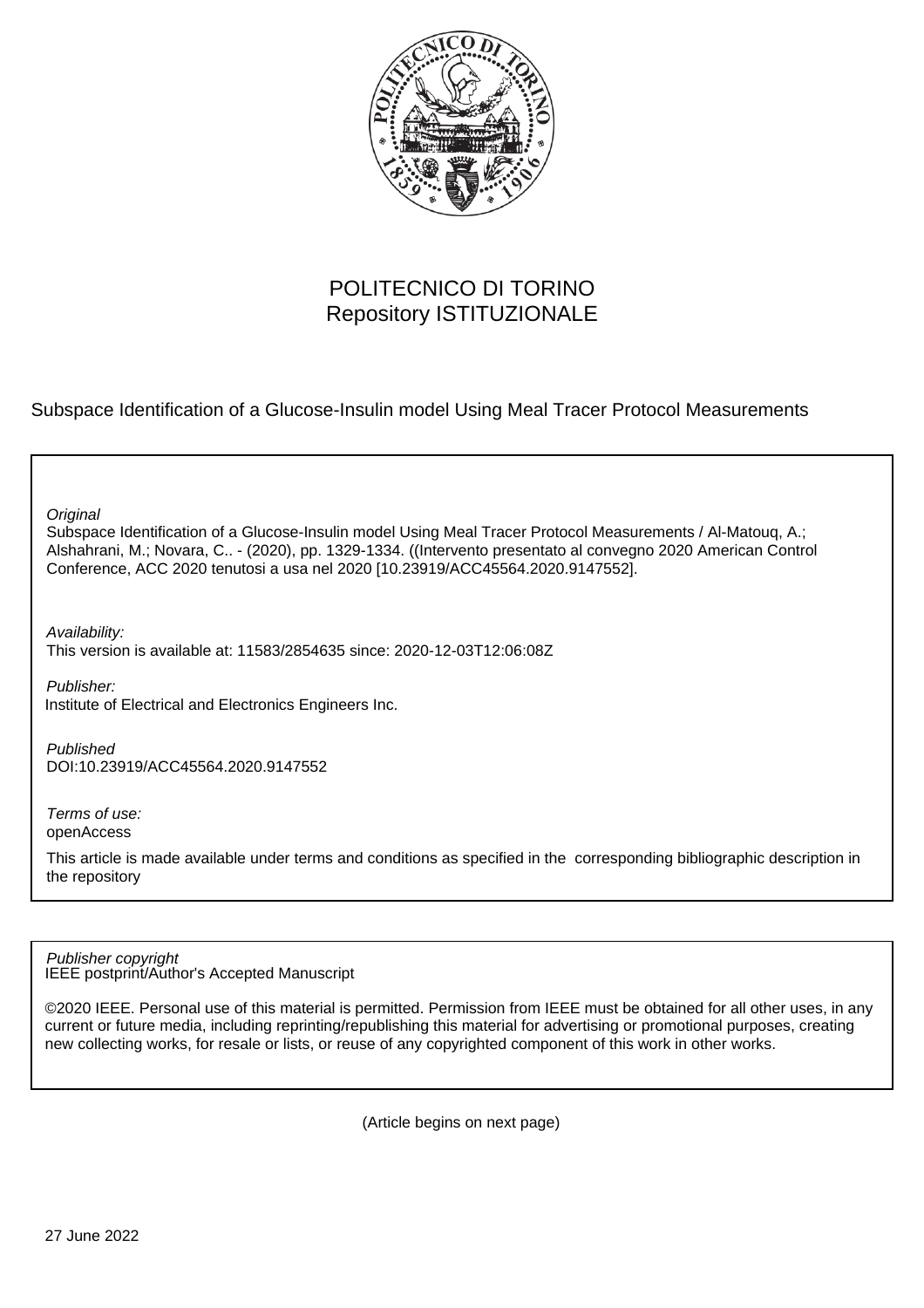# Subspace Identification of a Glucose-Insulin model Using Meal Tracer Protocol Measurements

Ali Al-Matouq<sup>1</sup>; Mohammed AlShahrani<sup>2</sup>; Carlo Novara<sup>3</sup>

*Abstract*— In this study, the problem of identifying a low complexity state space model describing glucose and insulin dynamics from low sample meal tracer experiments is investigated. Triple tracer meal protocol measurements (sampled as low as 15 samples per meal) together with continuous glucose monitoring measurements, measured concurrently at a rate of 5 minutes per sample, are used. A new formulation to estimate the missing input and output measurements at such low sample rates is developed. Nuclear norm minimization is used to exploit low rankness of the stacked input and output matrix, while the  $\ell_1$  norm is used to exploit an available sparse basis for the glucose flux profiles. Simulation results, using the UVa Padova simulator, show that the technique outperforms previous methods and also demonstrate the possibility of identifying state space models from triple tracer measurements with good prediction performance under non-ideal conditions.

### I. INTRODUCTION

Glucose metabolism during meals is influenced by many factors, including meal composition, rate of gastric emptying, insulin/glucagon secretion, insulin sensitivity, health condition, activity level and other factors as discussed for example in [2] and [3]. Sophisticated clinical measurements are used to study the contribution of these different factors on glucose dynamics. Two commonly used techniques are the dual tracer meal protocol developed by Steele et. al. in [4] and the triple tracer meal protocol developed by Basu et.al in [5] for measuring glucose fluxes which use tracers consumed with a certain meal and/or administered to the patient.

In the dual tracer technique, for example, the patient consumes glucose that is labeled with one tracer while another tracer is infused intravenously at a constant rate. Three glucose fluxes are then reconstructed from concentration measurements of both the traced and untraced glucose assuming a certain model structure. The glucose fluxes are 1- Glucose rate of appearance from the intestine (GRA), its signal denoted by  $u_{ra}(t)$ , which measures the rate of glucose appearing from the intestine due to consumed meals; 2- Endogenous glucose production (EGP), denoted by  $u_{eep}(t)$ , which measures the rate of glucose produced by the liver and 3- Glucose disappearance due to insulin (U), denoted by  $u_{ins}(t)$ , which measures the rate of glucose absorption by muscles and adipose tissue due to insulin activation. A similar approach is used in the triple tracer meal protocol developed in [5] that uses two tracers infused intravenously

and a the third tracer consumed orally with the meal. Both techniques require frequent blood sampling to measure the traced and untraced glucose and to sufficiently infer postprandial glucose dynamics. However, the frequency of blood sampling need to be limited to avoid taking large blood volumes from the patient. As a result, dual tracer and triple tracer meal protocol measurements contain valuable information about the patient that could be exploited in control and estimation but are characterized by low, and possibly irregular, sample rate measurements.

Methods to identify a dynamic model using meal tracer protocol measurements use a two stage approach that seeks to first estimate the missing measurements followed by parameter identification techniques on both the measured and estimated signals. In [6], the triple tracer data set obtained in [7] was used to identify a first principle transport model known as the UVa Padova model. Each patient data set contained 24 sample measurements for each flux type and additional measurements for plasma glucose and plasma insulin concentration measurements spanning 7 hours. The missing measurements for glucose fluxes were reconstructed using deconvolution as described in [8] while the forcing function strategy was used on a subsystem level to identify model parameters [6]. These approaches, however, are subject to both structural and parameter uncertainties since they presume a certain model structure and estimate the missing measurements and model parameters in two isolated steps. Not mentioning the non-convex formulations used for estimating model parameters which introduces non-unique and sub-optimal solutions. Other techniques for identifying the UVa Padova model use continuous plasma glucose and plasma insulin concentration measurements, as studied in [9], but also suffer from the same issues and require considerable number of measurements.

In the case of tracer meal protocol measurements, more than 80% of measurements are missing. To overcome this problem, additional a priori information relevant to the shape and pattern of glucose fluxes is introduced in this study. Particularly, sparse encoding of a large set of plausible glucose flux profiles, as explained in [10], is used in order to obtain sparse basis vectors that for representing the space of plausible glucose flux profiles during meals. The approach then uses a rank heuristic, as in [1], and an additional  $\ell_1$ norm penalty. The nuclear norm penalty is used to exploit low rankness of the stacked input and output matrix for estimating the missing measurements while the  $\ell_1$  norm penalty exploits the constructed sparse basis for reconstructing the glucose flux profiles that follow certain patterns. The

 $<sup>1</sup>$ Ali Al-Matouq is with the faculty of Engineering Management of Prince</sup> Sultan University; PO box 66863 Rafha Street, Riyadh 11586, Saudi Arabia almatouq@psu.edu.sa

<sup>&</sup>lt;sup>2</sup>Mohammed Alshahrani is with the Department of Mathematics, King Fahd University of Petroleum and Minerals

<sup>3</sup>C. Novara is with the Politecnico di Torino, Turin 10129, Italy.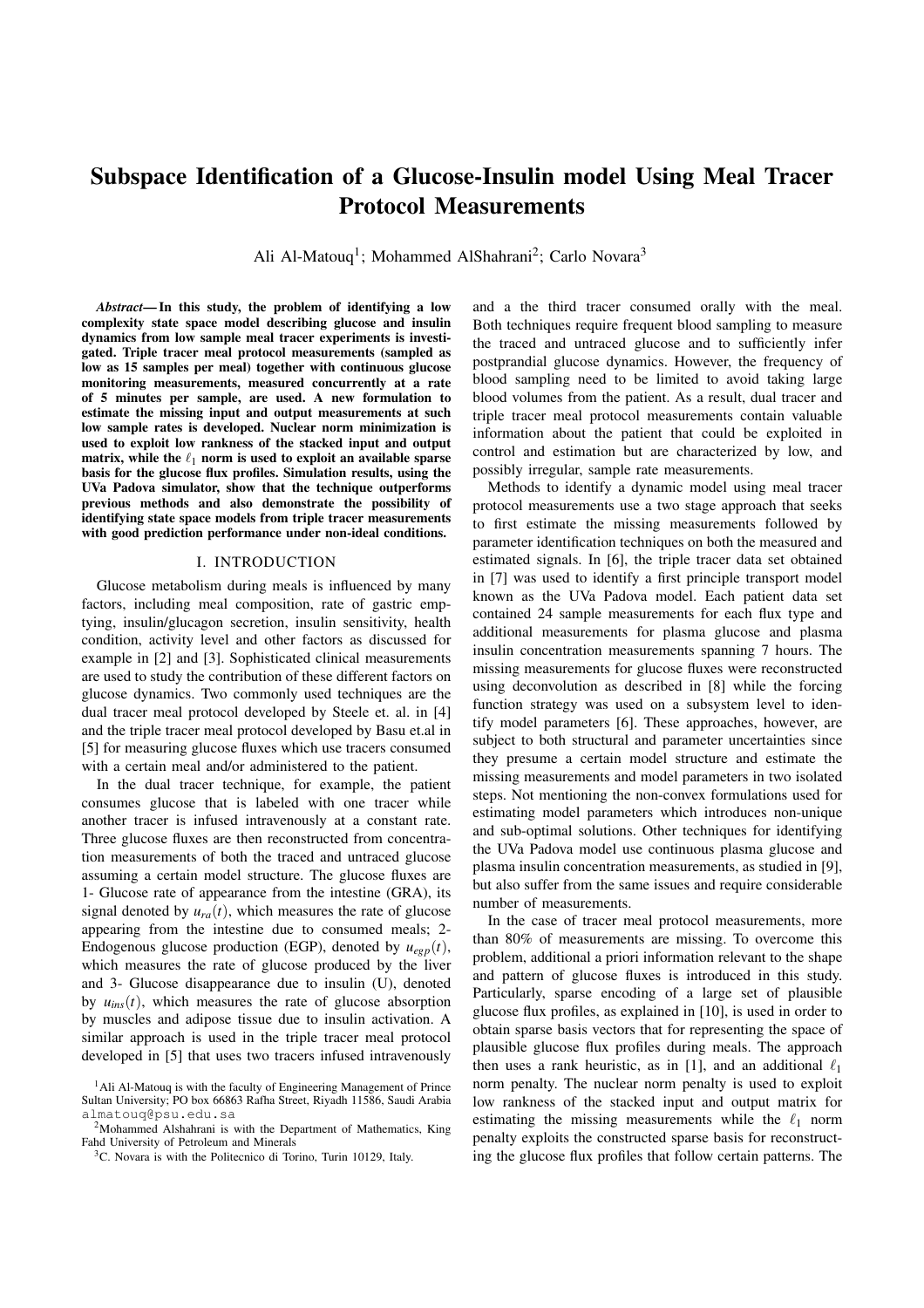estimated measurements are then used within the numerical algorithm for subspace identification N4SID [11] to identify model parameters. The identified models are then validated in simulation using the FDA approved UVA Padova simulator.

Comparing with previous techniques in the literature for identifying dynamic models from tracer experiments we mention the following: First, the method yields a computationally tractable solution since a convex formulation is used for estimating the missing input and output measurements followed by the N4SID algorithm that uses standard linear algebra operations. Second, the method does not assume a certain model structure rather a general linear state space model structure is used which helps to reduce structural uncertainties. Third, the missing triple tracer measurements are estimated with the objective of obtaining a low dimensional range space of the observability matrix as compared to the previous two stage techniques that estimate the missing measurements without any account for the final identification step. The available sparse basis also helps to improve the technique developed in [1] for estimating missing measurements using the nuclear norm by reducing the requirement of having at least 50% of the measurements available. Our simulation results show that the technique outperforms the method in [1] and also demonstrate the possibility of identifying state space models from triple tracer measurements with good prediction performance under nonideal conditions.

The following is the outline of this study. Section 2 will give the problem formulation used to identify the glucose fluxes and subspace model along with the necessary assumptions. Section 3 will present the simulation results for the identification problem. The following notation is used in this study:  $\mathbb R$  represents the set of real numbers;  $A \in \mathbb R^{n \times m}$  is an  $n \times m$  matrix with real values;  $||z||_{l_i}$  is the  $l_i$  norm of vector *z* while  $|z|$  is the number of non-zero elements in *z*. For matrix *A*,  $||A||_2$  represents the spectral norm of the matrix;  $||A||_F$ represents the Frobenius norm and  $||A||_* = \sum_{i=1}^{\min\{n,m\}} \sigma_i(A)$ the sum of singular values of *A*.

## II. PROBLEM FORMULATION

The objective of this study is to identify a linear state space model describing glucose/insulin dynamics using low sampled triple tracer meal protocol measurements; regularly sampled continuous glucose monitoring measurements; insulin infusion recordings and meal carbohydrates. The method also seeks to estimate the missing triple tracer measurements simultaneously. We first give the required assumptions.

*Assumption 2.1:* The availability of subcutaneous glucose concentration measurements, measured possibly using a continuous glucose monitor, denoted by  $g_{sc}(k)$  (mg/dL) where  $k = 0, \dots, N-1$  is a time index and *N* is total number of samples taken by the measurement device for the entire experiment. Furthermore, we assume that  $g_{sc}(k)$  measurements are perturbed by zero mean finite variance white noise and that the sample rate for these measurements is given by *tsamp*.

*Assumption 2.2:* The availability of glucose flux measurements measured possibly using the dual tracer meal protocol [4] or triple tracer meal protocol [5] in mg*/*kgmin i.e. *mg* per *kg* of patient body weight per minute. The glucose flux measurements include samples of glucose rate of appearance from the intestine  $u_{ra}(k)$ , samples of endogenous glucose production  $u_{egp}(k)$  and samples of insulin dependent glucose utilization  $u_{ins}(k)$  for  $k \in \mathcal{T} \subset \{0, 1, \dots, N\}$ . Furthermore, we assume that these measurements are perturbed by zero mean iid white noise and can be either regularly or irregularly sampled.

*Assumption 2.3:* The availability of samples of plasma glucose and insulin concentration measurements denoted by  $g(k)$  (mg/dL) and *i* (pmol/L), respectively for  $k \in \mathcal{T}$ . Furthermore, we assume that these measurements are perturbed by zero mean finite variance white noise.

*Assumption 2.4:* The glucose and insulin dynamics for the patient can be described by a discrete-time multi-input multioutput (MIMO) state space model given by:

$$
x_{k+1} = Ax_k + Bu_k
$$
  
\n
$$
y_k = Cx_k + Du_k + e_k, \quad k = 0, \dots, N-1
$$
 (1)

where,  $x_k \in \mathbb{R}^{n_x}$  is the state sequence,  $y_k = [y_k^p, y_k^{sc}]^T$  is the system output vector sequence that contains the output measurements  $y_k^p = [g(k) \ \ i(k)]^T$  and  $y_k^{sc} = g_{sc}(k)$ . The sequence  $u_k = [u_{ra}(\hat{k}t_s) \; u_{egp}(kt_s) \; u_{ins}(kt_s)]^T$  is the system input sequence that contains the glucose flux sequences and  $e_k \in \mathbb{R}^3$  is an iid zero mean white random noise sequence vector that is uncorrelated with *uk* and *xk*.

*Assumption 2.5:* The availability of (1) an estimate of the time and amount of meal carbohydrates consumed by the patient denoted by  $c_{carbs}(k)$  (mg) and (2) recordings of the amount and time of bolus and basal insulin administrated to the patient denoted by  $u_{ijr}(k)$  (IU/hr); i.e. insulin units per hour for  $k = 0, \cdots, N-1$ .

*Assumption 2.6:* The matrix pair (*A,C*) is observable and the matrix pair  $(A, B)$  is reachable.

For subspace identification with missing inputs and outputs, the identification problem is posed as follows: given the subset of the noisy input and output sequences; i.e.  $u_k$  and  $y_k$ for  $k \in \mathcal{T} \subset \{0, 1, \dots, N-1\}$  and assuming the system to be retrieved is a linear time invariant system of the form given in (1), we desire to find (a) an estimate of the state dimension of the system  $n_x$ ; (b) a filtered estimate of the given input and output sequences  $\hat{u}_k$  and  $\hat{v}_k$  and state sequence  $\hat{x}_k$  for all  $k = 0, 1, \dots, N-1$  and (c) an estimate of the system matrices, *A,B,C* and *D*.

Towards that goal, we first write (1) as a matrix equation as in [12] as follows:

$$
Y_{s,N} = \Theta_s X_{1,N} + T_{s,N} U_{s,N} + E_{s,N}
$$
 (2)

where,  $Y_{s,N}$  and  $X_{1,N}$  are constructed from the vector sequence  $y_k$  and  $x_k$  for  $k = 0, \dots, N-1$  as follows:

$$
Y_{s,N} = \left[ \begin{array}{cccc} y_0 & y_1 & \cdots & y_{N-s+1} \\ y_1 & y_2 & \cdots & y_{N-s+2} \\ \vdots & \vdots & \ddots & \vdots \\ y_{s-1} & y_s & \cdots & y_{N-1} \\ x_{1,N} = \left[ x_0 & x_1 & \cdots & x_{N-s+1} \end{array} \right]
$$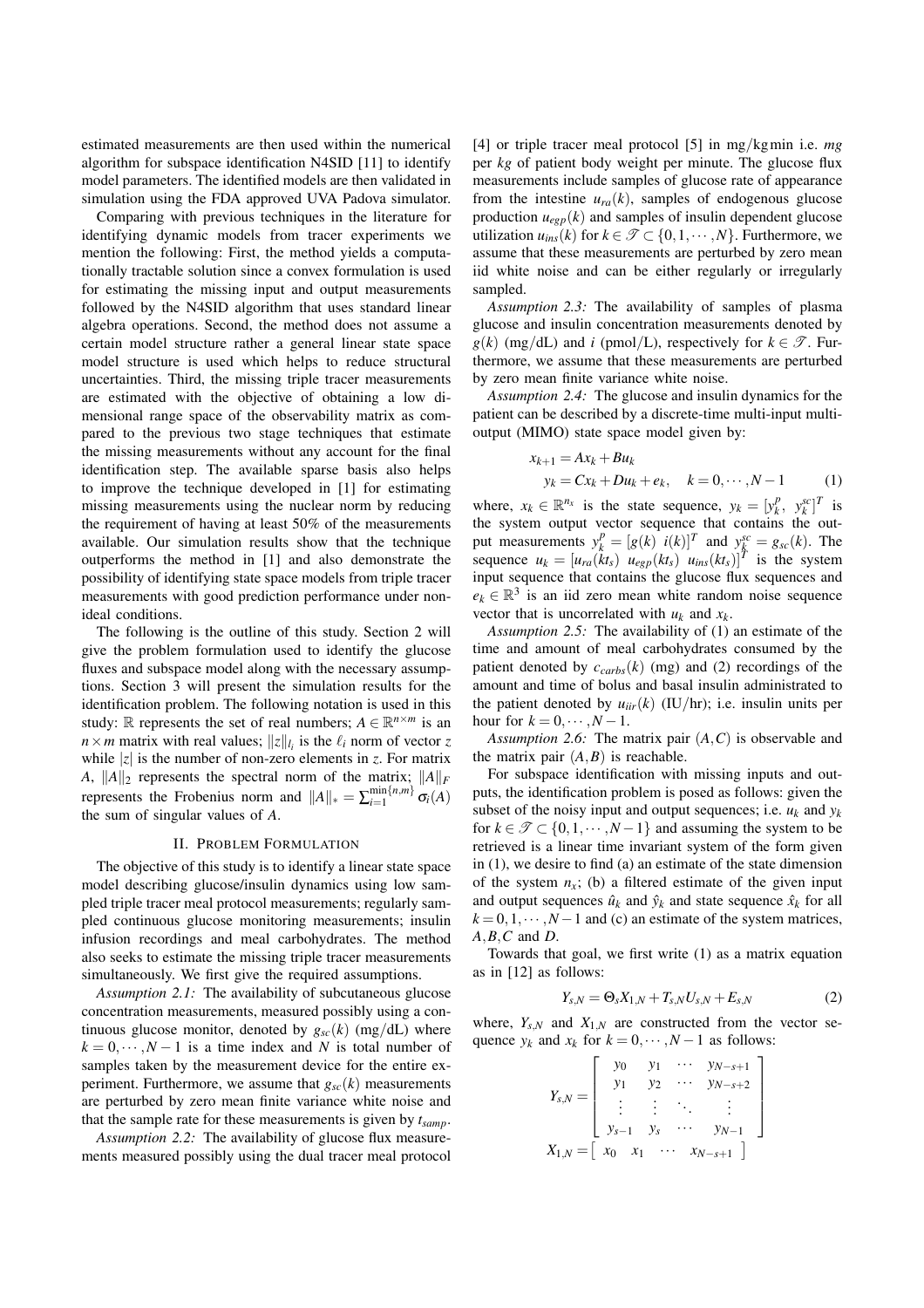where, *s* is the row-block size of the Hankel matrix  $Y_{s,N}$ . Similarly, Hankel matrices  $U_{s,N}$  and  $E_{s,N}$  are defined using the sequences  $u_k$  and  $e_k$  for  $k = 0, \cdots, N-1$ , respectively. On the other hand, matrices  $\Theta_s$  and  $T_{s,N}$  are defined as:

$$
\Theta_s = \left[\begin{array}{c} C \\ CA \\ \vdots \\ CA^{s-1} \end{array}\right], T_{s,N} = \left[\begin{array}{cccc} D & 0 & \cdots & 0 \\ CB & D & \cdots & 0 \\ \vdots & \vdots & \ddots & \vdots \\ CA^{s-2}B & CA^{s-3}B & \cdots & D \end{array}\right]
$$

To introduce the technique, we first rewrite (2) in terms of  $\Theta_{s}X_{1,N}$  as follows:

$$
\Theta_s X_{1,N} = \begin{bmatrix} -T_{s,N} & I_{sn_y} \end{bmatrix} \begin{bmatrix} U_{s,N} \\ Y_{s,N} - E_{s,N} \end{bmatrix}
$$
 (3)

where,  $I_{sn_y}$  is an identity matrix of dimension  $sn_y \times sn_y$ . From the above equation, we note the following:

- 1) If  $s > n_x$ , then rank of  $\Theta_s X_{1,N}$  is  $n_x$  since  $\Theta_s$  is full column by assumption 2.4 and  $rank(X_{1,N}) = n_x$ .
- 2) Since the matrix  $\begin{bmatrix} -T_{s,N} & I_{sn_y} \end{bmatrix}$  is full row rank, then from Sylvester's inequality we can show that:

$$
n_x \leq rank(\Phi) \leq n_x + sn_u \tag{4}
$$

where,

$$
\Phi(U_{s,N},Y_{s,N}^*)=\left[\begin{array}{c} U_{s,N} \\ Y_{s,N}^* \end{array}\right]
$$

and  $Y_{s,N}^* = Y_{s,N} - E_{s,N}$  is the noise-free output.

Hence, assuming that  $rank(U_{s,N}) = sn_u$  is fixed and the state dimension  $n_x$  is small then the minimization of *rank*( $\Phi(U_{s,N}, Y_{s,N}^*)$ ) can be exploited for finding *n<sub>x</sub>*. This was proposed in [1] through the solution of the following robust matrix completion problem:

$$
\min_{\tilde{U}_{S,N}, \tilde{Y}_{S,N} \in \mathscr{H}_S} \|\Phi(\tilde{U}_{S,N}, \tilde{Y}_{S,N})\|_{*} + \lambda \mathscr{L}(\tilde{U}_{S,N}, \tilde{Y}_{S,N}, \{u_k\}_{k \in \mathscr{T}}, \{y_k\}_{k \in \mathscr{T}})
$$
(5)

where the matrices  $\tilde{U}_{s,N}$  and  $\tilde{Y}_{s,N}$  are Hankel matrices formed using the decision variable vectors  $\tilde{u}_0$ ,  $\cdots$ ,  $\tilde{u}_{N-1}$ and  $\tilde{y}_0$ ,  $\cdots$ ,  $\tilde{y}_{N-1}$ , respectively and  $\mathcal{H}_s$  is the set of Hankel matrices of block size *s*. The first term is the nuclear norm defined as  $\|\Phi\|_{*} = \sum_{i=1}^{s(n_u+n_y)} \sigma_i(\Phi)$  which is the sum of the singular values of the matrix  $\Phi$ . This penalty is a convex relaxation of the rank function as discussed in [13] and its minimization can result into finding the minimum rank solution if certain conditions are satisfied [14]. The additional penalty  $\mathscr{L}(\cdot)$  is a least squares objective that minimizes the sum of square residual errors between the available measurements and decision variables. The above convex program is commonly referred to as a robust matrix completion problem that can be used to estimate the missing elements of the matrix  $\Phi$  from available noisy measurements of the matrix.

The study in [1], however, showed that the above minimization problem can estimate the missing elements of the matrix  $\Phi$  for cases when the percentage of missing input and output measurements is less than 50%. In the case of

tracer meal protocol measurements, more than 80% of measurements are missing and hence the above technique will not work unless additional a priori information is available. To overcome this problem, additional a priori information will be included in this study, which is the subject of the following assumption.

*Assumption 2.7:* The glucose flux profiles defined as:

$$
U_{ra} := [u_{ra}(0), \cdots, u_{ra}((N-1)t_{samp})]^T
$$
  
\n
$$
U_{egp} := [u_{egp}(0), \cdots, u_{egp}((N-1)t_{samp})]^T
$$
  
\n
$$
U_{ins} := [u_{ins}(0), \cdots, u_{ins}((N-1)t_{samp})]^T
$$

live inside a low dimensional subspace of the space spanned by the positive linear combination of the column vectors of  $D_{ra} \in \mathbb{R}^{N \times p_{ra}}, D_{egp} \in \mathbb{R}^{N \times p_{egp}}$  and  $D_{ins} \in \mathbb{R}^{N \times p_{ins}}$  respectively; i.e:

$$
U_{ra} = D_{ra}\alpha_{ra}, \quad U_{egp} = D_{egp}\alpha_{egp}, \quad U_{ins} = D_{ins}\alpha_{ins}
$$
 (6)

where,  $\alpha_{ra} \in \mathbb{R}^{p_{ra}}_+$ ;  $\alpha_{egp} \in \mathbb{R}^{p_{egp}}_+$  and  $\alpha_{ins} \in \mathbb{R}^{p_{ins}}_+$  are positive sparse vectors. Here,  $p_{ra}$ ,  $p_{egp}$  and  $p_{ins}$  are the column dimensions of the matrices  $D_{ra}$ ,  $D_{eep}$  and  $D_{ins}$ , respectively.

Assumption 2.7 assumes the availability of a sparse basis for the glucose flux profiles. This assumption was made based on the observation that typical glucose flux profiles during meals follow certain patterns. In [10], sparse basis was constructed using extensive random simulations of the FDA approved UVa Padova simulator together with sparse encoding of these glucose fluxes. Consequently, we may express the Hankel matrix  $U_{s,N}$  as follows:

$$
U_{s,N} = D_{s,N} \otimes \alpha \tag{7}
$$
 where,

$$
D_{s,N} = \begin{bmatrix} D_0 & D_1 & \cdots & D_{N-s+1} \\ D_1 & D_2 & \cdots & D_{N-s} \\ \vdots & \vdots & \ddots & \vdots \\ D_{s-1} & D_s & \cdots & D_{N-1} \end{bmatrix}
$$
  

$$
D_i := \begin{bmatrix} d_{ra,i}^T & 0 & 0 \\ 0 & d_{egp,i}^T & 0 \\ 0 & 0 & d_{ins,i}^T \end{bmatrix}, \text{ for } i = 0, 1, \cdots, N-1
$$
  

$$
\alpha := \begin{bmatrix} \alpha_{ra}, & \alpha_{egp}, & \alpha_{ins} \end{bmatrix}^T
$$

where,  $d_{ra,i}^T$  is the  $i+1$  row of  $D_{ra}$ . Similarly, the row vectors  $d_{egp,i}^T$  and  $d_{ins,i}^T$  for  $i = 0, \dots, N-1$  correspond to the  $i+1$ row of *Degp* and *Dins*, respectively.

As discussed in [10], the area under the curve of  $u_{ra}(t)$ represents the amount of glucose absorbed from meal carbohydrates according to the following [15]:

$$
f\sum_{k=1}^{N}c_{carbs}(k) \approx c_{bw}\sum_{k=0}^{N}u_{ra}(kT_s)T_s
$$
 (8)

where *f* is the fraction of meal carbohydrates absorbed as glucose in plasma (glucose bioavailability),  $c_{bw}$ (kg) the patient body weight.

We describe the measurement equation as:

$$
\mathbf{y} = S\mathbf{v}^* + \varepsilon \tag{9}
$$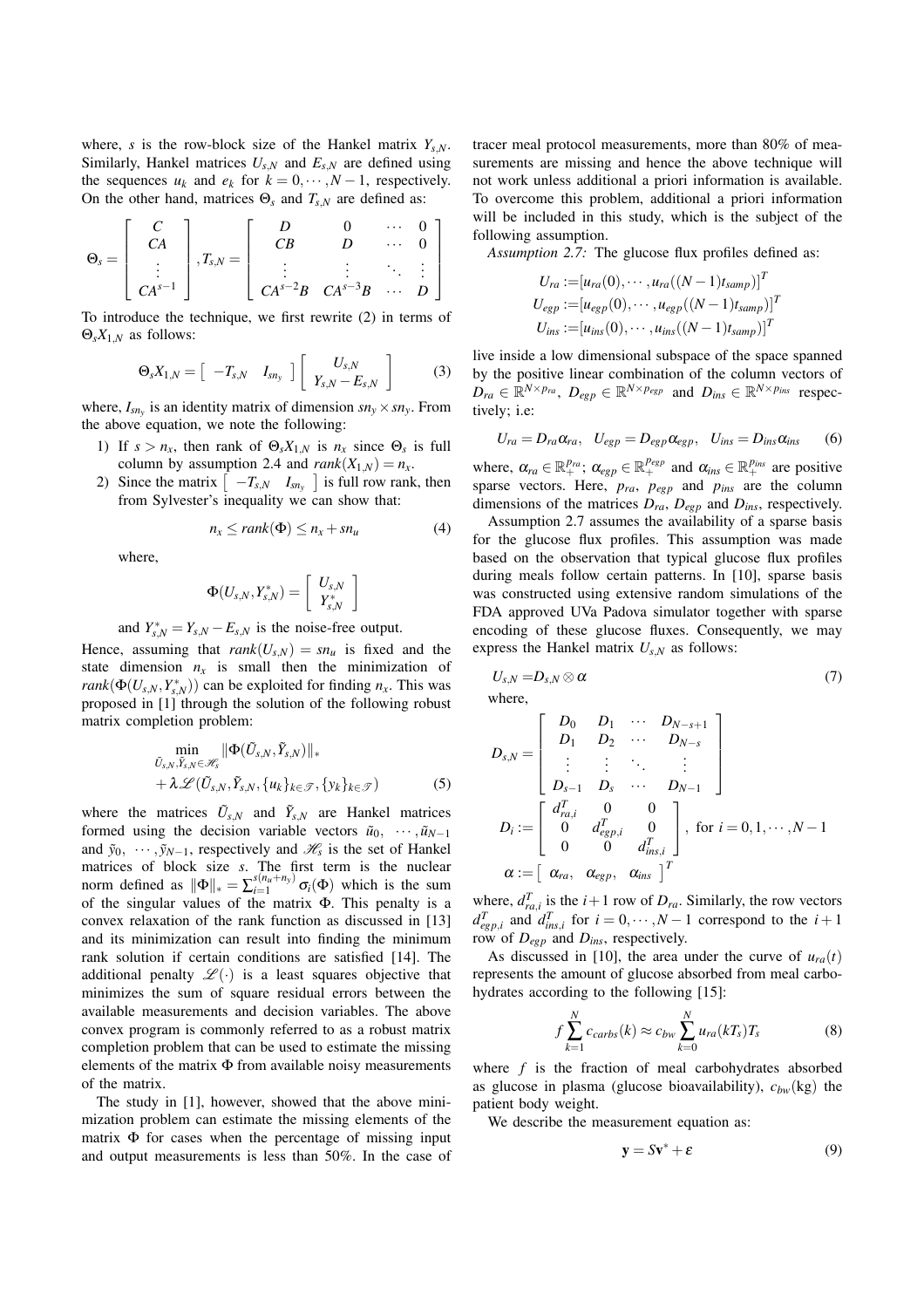where, vector  $\mathbf{y} \in \mathbb{R}^{N_T}$ ,  $N_T = 2N_s + N$ , is a vector containing all available measurements which is defined as follows:

$$
\mathbf{y} = \left[ u_{k_1}, u_{k_2}, \cdots u_{k_{N_s}}, y_{k_1}^p, y_{k_2}^p, \cdots, y_{k_{N_s}}^p, y_0^{sc}, y_2^{sc}, \cdots, y_{N-1}^{sc} \right]^T
$$

Here we used subscripts  $k_1, k_2, \dots, k_{N_s} \in \mathcal{F}$  to represent the time indicies of the available tracer measurements. The vector  $\mathbf{v}^* \in \mathbb{R}^{N(n_u+n_y)}$  represents the non-repeated true elements of the matrix true matrix  $\Phi^*$  defined as follows:

$$
\Phi_{i,j}^* = \mathbf{v}_{i+j-1}^* \text{ for } i = 1, 2, \cdots, s, \ j = 1, 2, \cdots, N - s + 1, \n\Phi_{i,j}^* = \mathbf{v}_{i+j+N-s-1}^* \text{ for } i = s+1, \cdots, 2s, \ j = 1, 2, \cdots N - s + 1
$$

Finally, *S* is a selection matrix for connecting the decision variables to the available measurements in y.

Consequently, we propose the following minimization problem that incorporates the above additional a priori information for estimating the missing input and output:

$$
\min_{\alpha \succeq 0, \mathbf{v}} \|\mathbf{y} - S\mathbf{v}\|_{2}^{2} + \lambda \left( \|\Phi\|_{*} + \|\alpha\|_{1} \right)
$$
\nsubject to\n
$$
[I_{sn_u} \quad \mathbf{0}] \Phi = D_{s,N} \otimes \alpha,
$$
\n
$$
c_{bw} \sum_{k=0}^{N} d_{ra,k}^{T} \alpha_{ra} T_{s} \leq f \sum_{k=0}^{N} c_{carbs}(k) \tag{10}
$$

The above two constraints incorporate the additional a priori knowledge about  $U_{s,N}$  and meal carbohydrates, where  $d_{ra,k}$ represents the *k*th row of *Dra*.

The tuning parameter  $\lambda$  can be used to set the level of trade-off between fitness with measurements and both low rankness of  $\Phi$  and sparsity level of  $\alpha$ . Here, one tuning parameter  $\lambda$  is used since the two penalties can be described as one nuclear norm penalty.

After solving (10), the MOESP algorithm (Multivariable Output-Error State space) identification technique, described for example in [16], can be used to estimate the system order and system matrices  $\hat{A}$ ,  $\hat{B}$ ,  $\hat{C}$  and  $\hat{D}$  using *RQ* factorization of the estimated matrix  $\hat{\Phi}$ . The above is a convex semi-definite minimization problem that can be solved using standard convex programming algorithms [17].

The value of *s*, the block size of the Hankel matrices, should be selected such that  $s > \tilde{n}_x$ , where  $\tilde{n}_x$  is an estimate of the order of the system. A suitable value for the tuning parameter  $\lambda$  can be found by repeated solution of (10) over a logarithmically spaced set of values for  $\lambda$  until an appropriate model is found in terms of feasibility of the estimated missing measurements and minimum validation fit, which is defined as:

$$
fit = 100 \left( 1 - \frac{\|\mathbf{y}^{pred} - \mathbf{y}\|_2}{\|\mathbf{y} - mean(\mathbf{y})\|_2} \right) \tag{11}
$$

where, y*pred* is the predicted output of the model obtained from the two step method (solving (10) and then implementing MOESP algorithm on the estimated input/output signals) and *mean*(y) is the average value of the measurement vector.

## III. SIMULATION STUDY

In the following we will demonstrate the potential of the new technique through two simulation experiments using the FDA approved UVa Padova model developed in [6].

To generate the required measurements for testing, we simulated the average adolescent, average adult and average child in-silico patients using the UVa Padova simulator (version 3.2) with the meal scenario explained in [10] (not shown here for brevity). For the sake of testing the robustness of the technique we first subjected the simulated glucose flux profiles to random nonlinear distortions. The nonlinear distortion was made by raising each element  $u_{ra}(k)$ ,  $u_{eep}(k)$ and  $u_{inc}(k)$  generated in simulation by a random exponent that is uniformally distributed between 0.5 and 1.0. We then repeated the simulations using the deformed flux profiles as inputs in order to generate the required measurements for testing. We then perturbed the generated signals by zero mean white noise with variance of 0.01. The noise in  $g_{sc}(k)$ was modeled as an SU Johnson distributed signal with an autoregressive component as explained in [18] and [19].

#### *A. Experiment I: Comparison with the method in [1]*

In this experiment, the measurements included 97 samples for noisy continuous glucose monitoring measurements  $g_{\rm sc}(k)$ , 15 linearly spaced samples for the distorted glucose flux signals  $u_{ra}(k)$ ,  $u_{egp}(k)$  and  $u_{ins}(k)$  and 15 linearly spaced samples for plasma insulin  $i(k)$  and plasma glucose  $g(k)$ signals. We then used the method developed in [1] by solving (5) for the purpose of estimating the remaining 82 measurements for  $u_{ra}(k)$ ,  $u_{egp}(k)$ ,  $u_{ins}(k)$ ,  $i(k)$  and  $g(k)$ and to filter the available measurements. The term *L* was set as the least squares objective ( $\ell_2$  norm error) and with  $\lambda = 0.03$ . This minimization was done using CVX in Matlab (version 2.0) [20]. The noisy measurements vs. the estimated measurements for the average child patient are shown in Figure 1 top view. The relative root mean square error values *RRMSE*, as defined in [10], for this experiment are shown in Table I. Clearly the results indicate poor estimation performance for the glucose fluxes.

We then repeated the same experiment but using the technique developed in this study. The other parameters in (10) were set as follows:  $s = 12$  and  $\lambda = 0.03$ . The sparse dictionaries *Dra, Degp, Dgu* were developed as explained in [10] and were used. The results are shown in Figure 1 lower row for the average child patient and the corresponding relative root mean square errors are shown in Table I. Clearly, the results demonstrate the potential of the technique in estimating the missing input and output measurements even for the measurements that do not have a sparse basis for them (i.e.  $g_{sc}$ ,  $g(k)$  and  $i(k)$ ).

# *B. Experiment II: Subspace Identification using two meals*

For the purpose of identifying a state space model from triple tracer experiments we first obtained the missing input and output measurements as explained in experiment 1 and then used the N4SID algorithm developed in [11] to identify a state space model. The measurements were first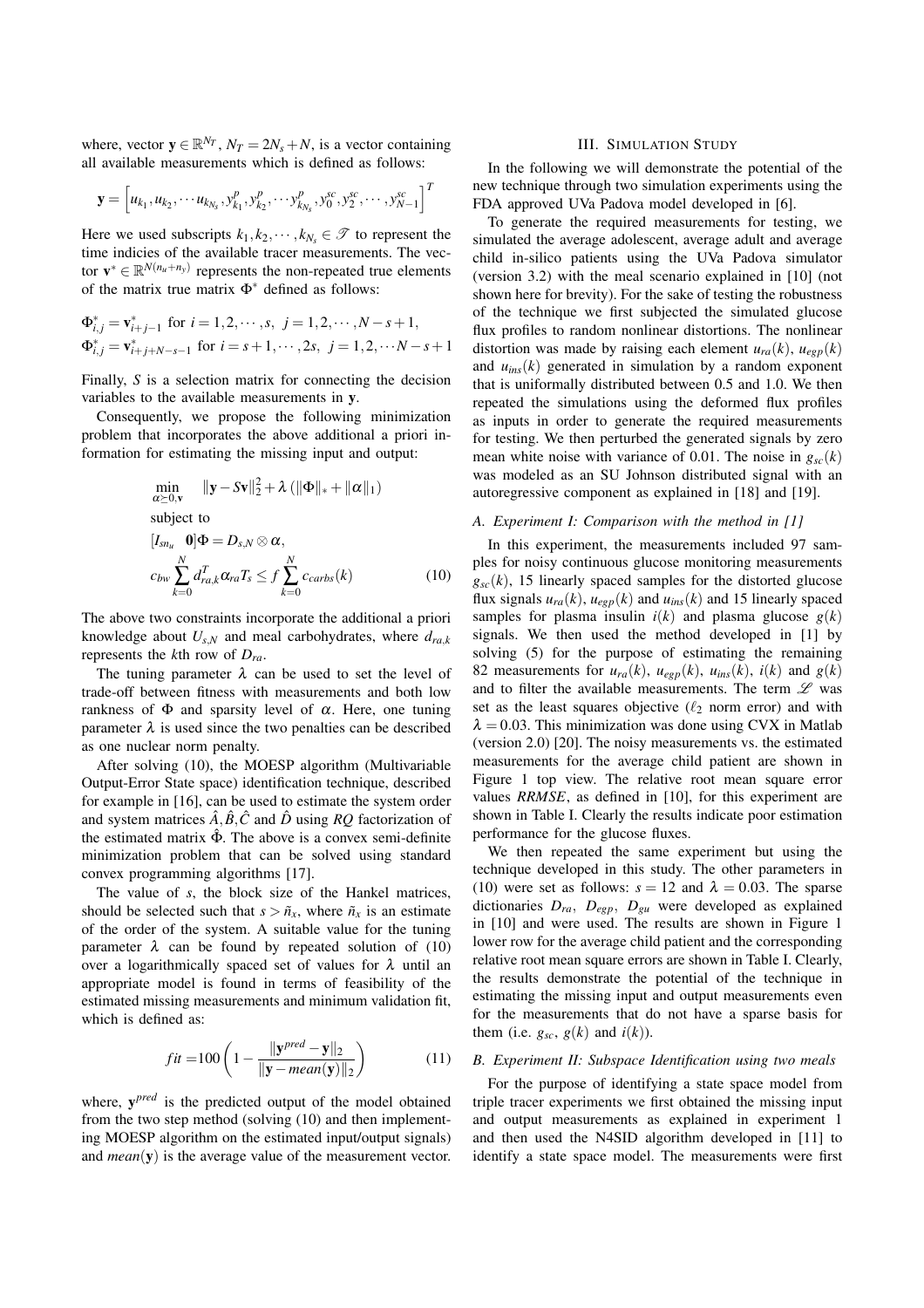

Fig. 1. Top row: (from left) the true signals  $g^*$ ,  $i^* u_{ra}^*$ ,  $u_{rg}^*$ ,  $u_{ngr}^*$ ,  $u_{ms}^*$  for the average adolescent patient vs. the noisy signals g, i  $u_{ra}$ ,  $u_{eg}$ ,  $u_{ins}$  and estimated signals  $\hat{g}$ ,  $\hat{i}$ ,  $\hat{u}_{ra}$ ,  $\hat{u}_{eg}$  and  $\hat{u}_{ins}$  obtained using the method in [1] by solving (5). Bottom row, the same but with signals obtained by using the method in this study by solving (10).

| <b>RRMSE</b><br>Patient/ | $\hat{u}_{ra}(old)$ | $\hat{u}_{ra}(new)$ | $\hat{u}_{eep}(old)$ | $\hat{u}_{eep}(new)$ | $\hat{u}_{ins}(old)$ | $\hat{u}_{ins}(new)$ |  |  |
|--------------------------|---------------------|---------------------|----------------------|----------------------|----------------------|----------------------|--|--|
| average adolescent       | 0.0907              | 0.0329              | 0.0973               | 0.0223               | 0.3851               | 0.2150               |  |  |
| average adult            | 0.1130              | 0.0300              | 0.1049               | 0.0279               | 0.4281               | 0.2513               |  |  |
| average child            | 0.0908              | 0.0386              | 0.0741               | 0.0685               | 0.3602               | 0.1800               |  |  |
| TARI E I                 |                     |                     |                      |                      |                      |                      |  |  |

RELATIVE ROOT MEAN SQUARE ERROR FOR ESTIMATED VALUES FOR GLUCOSE FLUXES USING THE METHOD IN [1] DENOTED BY  $\hat{u}_{ra}(\text{old})$ ,  $\hat{u}_{egp}(\text{old})$ ,  $\hat{u}_{ins}(old)$  and the corresponding values using the proposed method in this study denoted by  $\hat{u}_{ra}(new)$ ,  $\hat{u}_{egp}(new)$ ,  $\hat{u}_{ins}(new)$ 

| Patient/RRMSE      | $\hat{u}_{ra}(new)$ | $\hat{u}_{eep}(new)$ | $\hat{u}_{ins}(new)$ | $\hat{g}(new)$ |  |  |  |
|--------------------|---------------------|----------------------|----------------------|----------------|--|--|--|
| average adolescent | 0.0465              | 0.0501               | 0.2393               | 0.0546         |  |  |  |
| average adult      | 0.0262              | 0.0169               | 0.3017               | 0.0573         |  |  |  |
| average child      | 0.0417              | 0.0540               | 0.1848               | 0.0597         |  |  |  |
|                    |                     |                      |                      |                |  |  |  |

RELATIVE ROOT MEAN SQUARE ERROR PERFORMANCE FOR ESTIMATED VALUES FOR EXPERIMENT II

obtained using simulation similar to the approach discussed in experiment 1 above but extended for two consecutive meals with random carbohydrate content.

Shifted versions of the sparse dictionaries  $D_{ra}$ ,  $D_{egp}$ ,  $D_{gu}$ were used (one for each meal) using the technique discussed in [10]. Figure 2 shows the measurements used for this experiment and the estimated input and output measurements from the solution of (10) for the average adolescent patient. Table II shows the corresponding relative root mean square error values for the estimated fluxes and plasma glucose signals for the average patients.

The Matlab function ('N4SID') was then used on the estimated input and output measurements with the option of finding a state space model with input disturbance and no feed through. Table III gives the Akaike finite prediction error and the mean square error for the identified models for the average adolescent, average adult and average child patient, respectively.

| Pat.       | FPE.  | <b>MSE</b> | ĥ. | $fit_{val}$          |  |  |  |
|------------|-------|------------|----|----------------------|--|--|--|
| avg. adol. | 13.52 | 13.91      | 8  | $(82.3 \t86.1,66.9)$ |  |  |  |
| avg. adult | 3.894 | 7.3        | 8  | (83.0, 85.6, 47.5)   |  |  |  |
| avg. child | 26.9  | 20.1       |    | (67.6, 58.5, 43.0)   |  |  |  |
|            |       |            |    |                      |  |  |  |

IDENTIFICATION PERFORMANCE

Validation was conducted by testing the identified models using new simulation data generated using the UVa Padova model for 3 consecutive different meal scenarios for the same 3 in-silico average patients. The matlab function "compare" was used to generate the plots in Fig. 3 for the average adolescent patient. The fitness parameter in (11) was calculated using the true simulated values for the three outputs. The results are tabulated in Table III also under *fitval* for the three output signals  $\hat{g}_{sc}(k)$ ,  $\hat{g}$ ,  $\hat{i}$ , respectively. The results indicate overall good performance and fitness with estimated data except for the prediction of plasma insulin for the child and adult patient. This could be improved by introducing more input excitation or using more experimental data.

# IV. DISCUSSION AND CONCLUSION

A new technique for the reconstruction of missing input and output measurements in triple tracer experiments for subsequent subspace identification is proposed. The approach uses a machine learning prior in the form of a sparse basis for the glucose fluxes constructed using dictionary